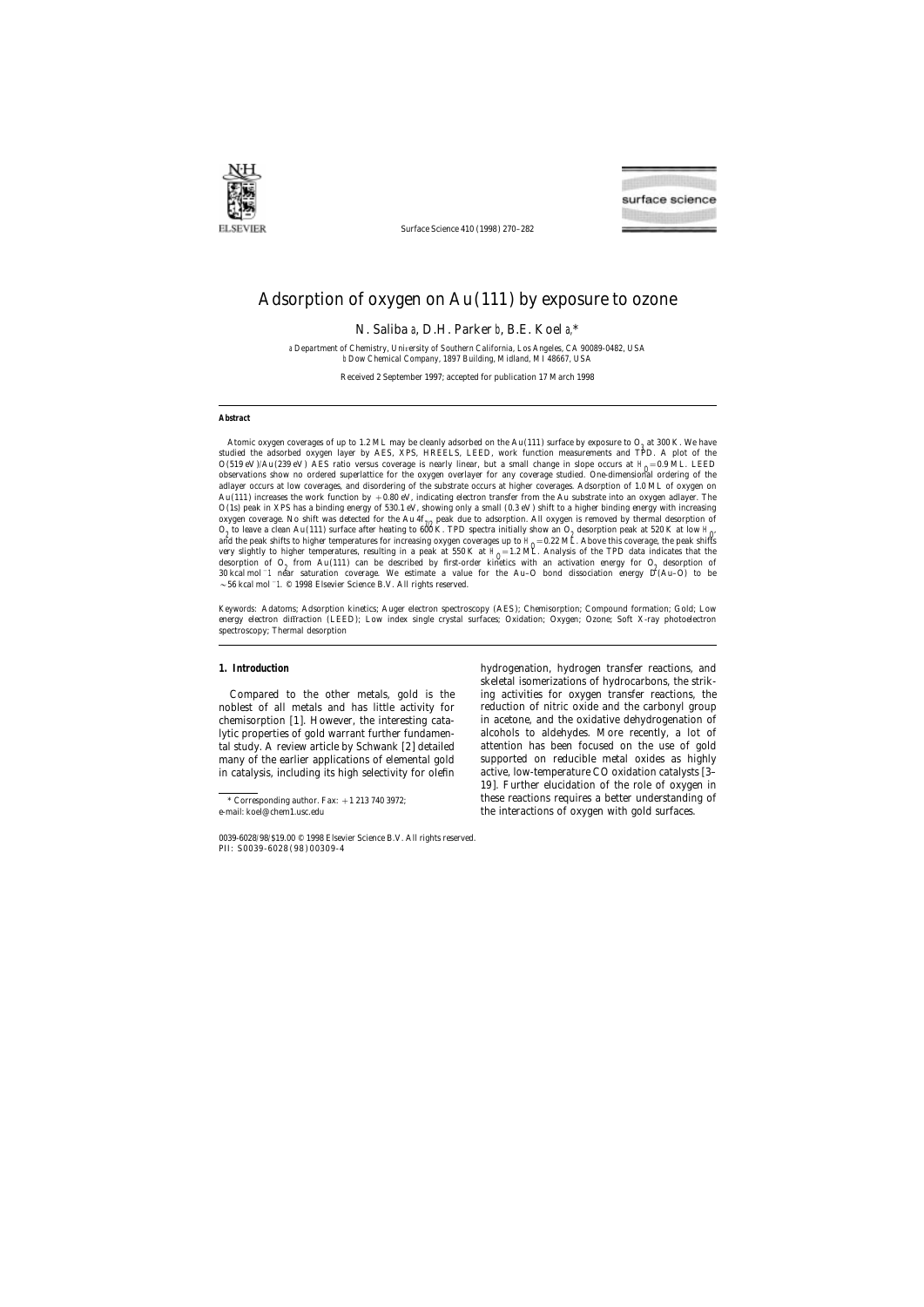Early work on the interaction of oxygen with adsorption was detected after  $O_2$  exposures, but gold surfaces was often contradictory. Chesters are monolayer coverages of atomically adsorbed and Somorjai [20] studied the chemisorption of oxygen were also created under UHV conditions  $O_2$  on Au(111) and stepped Au surfaces and found by dosing ozone  $(O_3)$  to the surface at 300 K oxygen chemisorption to be highly exothermic, but [28, 29]. Thermal desorption of  $O_2$  occurred at oxygen chemisorption to be highly exothermic, but [28,29]. Thermal desorption of  $O_2$  occurred at rapid only above 500°C. The presence of steps did 560 K at saturation coverage with an activation not influence this behavior. Schrader [21] found energy of 30 kcal mol−1. UV/ozone oxidation of that surface-segregated calcium can strongly gold under UHV conditions leads to more extensincrease the rate of  $O_2$  chemisorption above 600°C. ive oxidation [30,31]. It was estimated by using Eley and Moore [22] found that very little oxygen XPS data that this treatment formed 0.8 ML of could be chemisorbed on polycrystalline Au foil chemisorbed oxygen along with a few monolayers for temperatures less than 1000 K and  $O_9$  pressures less than  $6 \times 10^{-3}$  Pa. Legaré et al. [23] studied the interaction of O<sub>2</sub> with Au(111) and poly-<br>crystalline Au foil over a wide range of reasonably consistent with the reported decompotemperatures  $(25 < T < 850^{\circ}$ C) and pressures  $(10^{-8} < P < 10$  Torr) and found that no oxygen could be adsorbed at 25°C for all  $O_2$  pressures [33] reported that a chemisorbed state of oxygen studied. However, oxygen could be adsorbed on  $O_2$  pressures at a studied. However, oxygen could be adsorbed on on Au(111) was formed after  $O_2$  exposures at a both surfaces at temperatures above 300°C, and pressure of  $5 \times 10^{-6}$  mbar and a temperature rangcalcium was found to increase the amount of ing from 600 to 850°C, that this state could not oxygen adsorbed. These contradictions in the early be removed by heating up to  $850^{\circ}$ C in vacuum, studies were explained by Pireaux et al. [24], who and that a twisted oxide  $(AuO_x)$  overlayer and determined that  $O_0$  does not dissociatively adsorb  $(3 \times 3)R30^\circ$  structure with further oxygen adsorpdetermined that  $O_9$  does not dissociatively adsorb  $(3\times3)R30^\circ$  structure with further oxygen adsorpon gold surfaces in UHV, except when an impurity tion was formed. Recent STM studies [34–36] on gold surfaces in UHV, except when an impurity is present. The impurity level required for the reproduced the  $(3\times3)R30^{\circ}$  overlayer structure on adsorption of  $O_2$  is below the level of detection by  $Au(111)$ , not under UHV conditions, but only AES due to gold transitions that interfere with the after an  $O_0$  pressure of 1 bar and temperatures AES due to gold transitions that interfere with the after an  $O_2$  pressure of 1 bar and temperatures detection of the most common contaminants (Ca, between 500 and 800°C were used. Still, these Mg, and Si). HREELS was used by Pireaux et al. authors assigned this structure to strongly chemi-[24], and this has sufficient sensitivity to observe sorbed oxygen. the oxide impurities formed by exposure of  $O_2$  to In this paper, we report additional studies of a contaminated surface. Canning et al. also [25] the interaction of oxygen on a Au(111) crystal confirmed that no oxygen adsorption on clean surface by using ozone  $(O_3)$  to cleanly dose the gold occurred from exposure to  $O_2$  in UHV, but surface with atomic oxygen. The chemical nature gold occurred from exposure to  $O_2$  in UHV, but surface with atomic oxygen. The chemical nature studied adsorbed oxygen by dissociating  $O_2$  over of the oxygen adlayer on Au(111) was characstudied adsorbed oxygen by dissociating  $O_2$  over of the oxygen adlayer on Au(111) was charac-<br>a hot Pt filament in order to expose the surface to terized by a variety of surface spectroscopies, and a hot Pt filament in order to expose the surface to oxygen atoms. The use of oxygen d.c. reactive the thermal stability of the oxygen adlayer was sputtering to form a stable gold oxide,  $\text{Au}_2\text{O}_3$ , was equivalently probed by TPD in order to provide a foundation  $\text{g}$ also reported by Pireaux et al. [26]. For understanding low-temperature oxidation over

surface, Sault et al. [27] used  $O<sub>2</sub>$  pressures up to in some recent surface science reports. 1400 Torr and temperatures between 300 and 500 K, and did not observe any dissociative  $O_2$  adsorption. Coverages of 0.95 ML of atomically **2. Experimental** adsorbed oxygen could be formed by  $O<sub>0</sub>$  dissociation over a hot filament, and recombinative The experiments were performed in a two-level

near monolayer coverages of atomically adsorbed  $560~\mathrm{K}$  at saturation coverage with an activation KPS data that this treatment formed  $0.8$  ML of of  $Au_0O_2$  upon extensive oxidation of (111) textured <sup>'</sup>Au films [30]. Both oxygen states disapsition temperature of 423 K for bulk  $Au<sub>o</sub>O<sub>o</sub>$  [32].

Some conflicting reports still surface. Cao et al. pressure of  $5\times 10^-6$  mbar and a temperature rangand that a twisted oxide (AuO<sub>y</sub>) overlayer and between 500 and 800 $^{\circ}$ C were used. Still, these

the interaction of oxygen on a  $Au(111)$  crystal About 10 years ago, on the Au(110)-( $1\times 2$ ) supported Au catalysts and to clarify issues raised

desorption occurred at 590 K with an activation stainless steel UHV chamber which has been energy of 31.5 kcal mol−1. On Au(111), no oxygen described previously [37]. The system was equ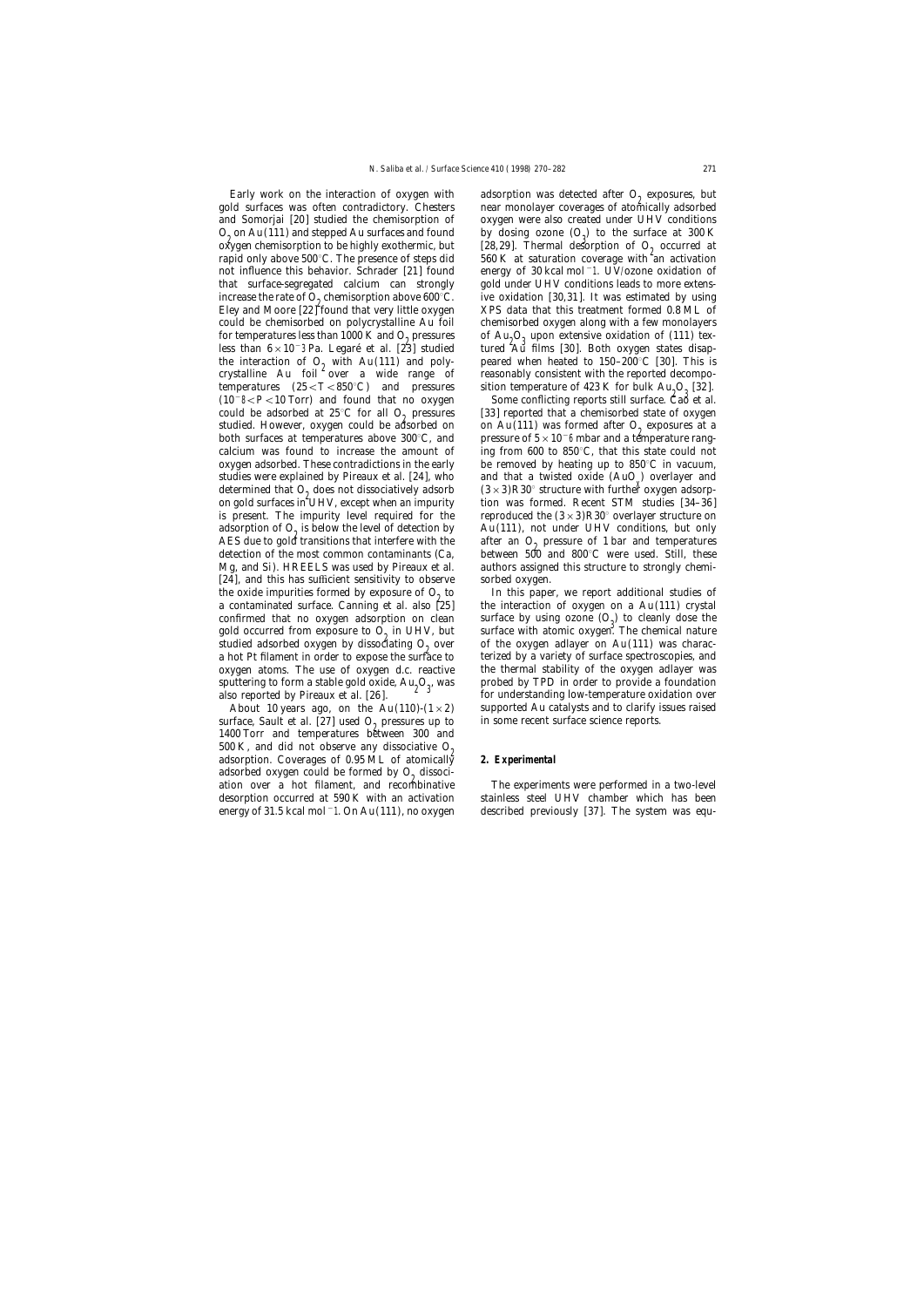ipped with the instrumentation necessary to per- reactive molecule, it was necessary to rigorously 6.45 cm2 (1 in2), 0.025 cm thick (0.01 in) sapphire of minutes, and therefore, it was necessary to plate. The temperature of the Au(111) crystal was recharge the lines frequently. A glass microcapilthermocouple pressed firmly (using Au foil) into

The Au(111) crystal was cleaned by heating in performed with the Au(111) crystal at 300 K.<br> $\times$ 10<sup>-8</sup> Torr of NO at 800 K to remove carbon TPD experiments were performed with the quad- $2 \times 10^{-8}$  Torr of NO<sub>2</sub> at 800 K to remove carbon<br>
2×10<sup>-8</sup> Torr of NO<sub>2</sub> at 800 K to remove carbon<br>
2×10<sup>-8</sup> Tupole mass spectrometer in line-of-sight with the rupole mass spectrometer in line-of-signals at after the from the surface. Oxygen that is stable at such bigh temperatures. 16, 18, 32, and 48 amu were monitored initially to a ft and to the stable at such bigh temperatur Oxygen that is stable at such high temperatures 16, 18, 32, and 48 amu were monitored initially to<br>on gold is known to be due to oxides of calcium detect desorption of any water impurity, oxygen, on gold is known to be due to oxides of calcium<br>and/or silicon, yet these impurities were not<br>detected by AES, even after extended heating to<br>high temperatures. This oxide was removed by<br>argon ion sputtering at 800 K. Cyc

 $\frac{1}{2}$  used for dosing was prepared in our clean Au(111).<br>laboratory using a commercial ozone generator clean Au(111). and concentrated on a silica gel trap. Oxygen  $(O_0)$  was passed at a rate of 5 ml min<sup>-1</sup> (STP) ) was passed at a rate of 5 ml min−<sup>1</sup> (STP) **3. Results and discussion** through Teflon tubing to the ozone generator. The <sup>e</sup>ffluent gas from the generator contained a mixture *3.1. AES and oxygen co*v*erage* of approximately 5% ozone and 95% unreacted  $O_2$ . This mixture was passed through a gas absorption bottle containing dried silica gel suspended in  $O_2$ . This mixture was passed through a gas absorp-<br>tion bottle containing dried silica gel suspended in<br>a dewar filled with an ethanol-dry ice bath at a gas absorp-<br> $-80^{\circ}$ C. This process was carried out for several<br>h ozone may be kept indefinitely at  $-80^{\circ}$ C, but we mine the peak areas. The absolute oxygen coverage warn users that there is always a chance of explo-<br>sion if it is allowed to warm up or accidentally  $Au(239 \text{ eV})$  AES come into contact with the ethanol in the bath. the  $O(519 \text{ eV})/Pt(237 \text{ eV})$  ratio that was obtained Since a great deal of  $O_2$  is usually present as an in the same instrument for the  $(2 \times 2)$ -O adlayer impurity, the ozone was purified by cooling the on Pt(111) where the oxygen coverage has been impurity, the ozone was purified by cooling the trap to −110°C and pumping out the O<sub>2</sub> with a determined to be 0.25 ML or  $3.8 \times 1014$  mechanical pump. The trap was then allowed to atoms cm<sup>-2</sup> [40]. In this determination, we mechanical pump. The trap was then allowed to warm up to −80°C. Because ozone is such a accounted for the reported difference in sensitivi-

form AES, LEED, XPS, UPS, HREELS and TPD. passivate the stainless steel gas handling line and The Au(111) crystal was heated resistively and any copper components (e.g. gaskets) by flushing cooled by contact of the crystal mounting block the lines several times with ozone. We found that with a liquid nitrogen reservoir through a ozone still decomposed in the lines over a period monitored directly by means of a chromel–alumel lary array doser was connected to the leak valve<br>thermocouple pressed firmly (using Au foil) into on the chamber and was used for dosing ozone a small hole drilled into the side of the crystal. directly on to the sample. All ozone dosing was<br>The Au(111) crystal was cleaned by heating in performed with the Au(111) crystal at 300 K.

detected. The crystal was then annealed to 800 K<br>and gave the expected LEED pattern for the<br>reconstructed surface [38,39].<br>Ozone (O<sub>3</sub>) used for dosing was prepared in our<br>labbardom: sting a communical game gammarial game

 $Au(239 \text{ eV})$  AES peak-to-peak height ratio with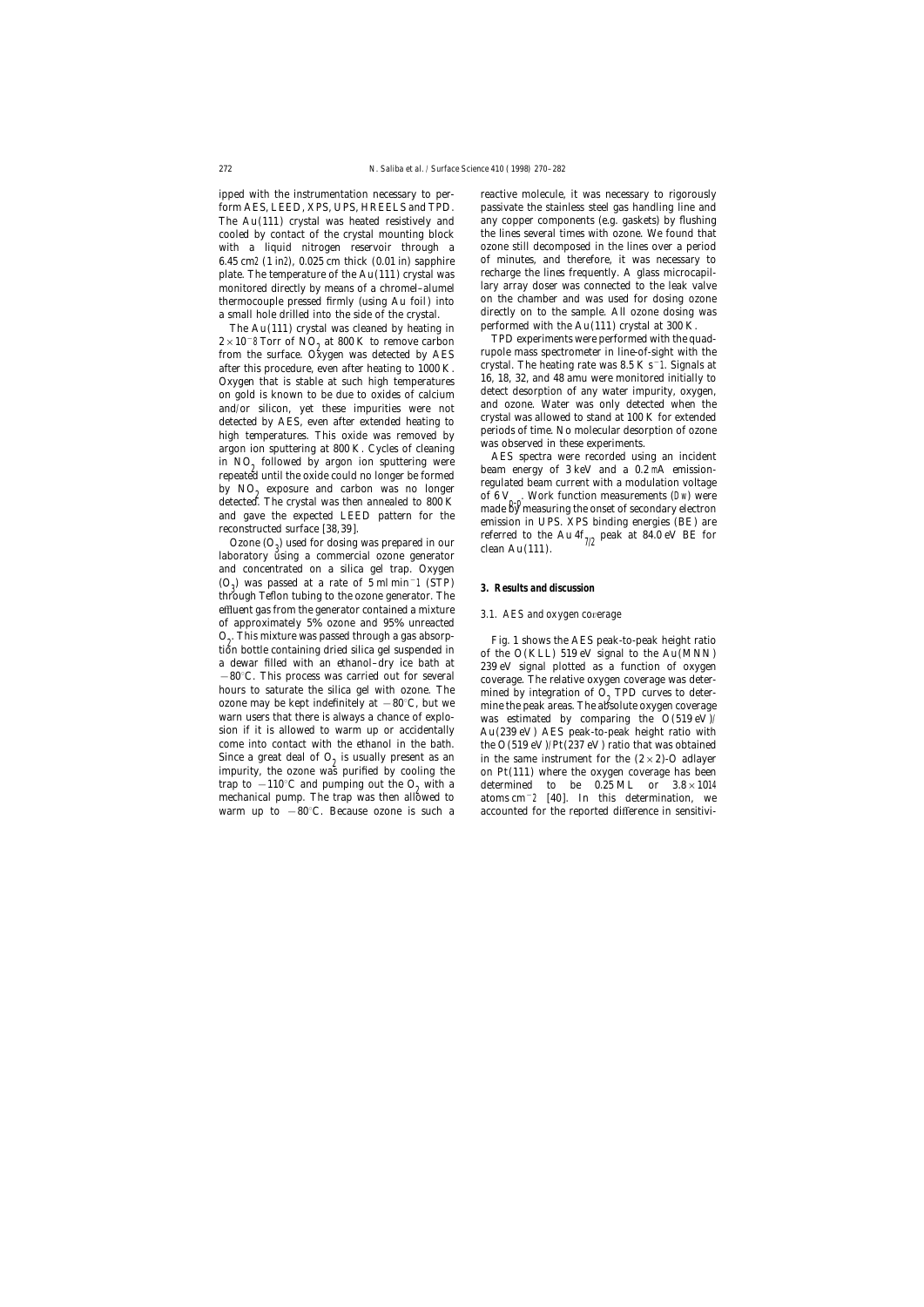

Fig. 1. Peak-to-peak height ratio for  $O(519 \text{ eV})/Au(239 \text{ eV})$  in AES for increasing oxygen coverage as determined from  $O<sub>2</sub>$  TPD integrated areas, on Au(111) at 300 K.

ties between Pt (237 eV ) (0.028) and Au(239 eV ) *3.2. LEED obser*v*ations* (0.037) transitions [41] and calibrated the two ratios at a low oxygen coverage of 0.25 ML where LEED photographs obtained as a function of we believe that all of the oxygen is adsorbed on oxygen coverage are shown in Fig. 2. The clean the  $Au(111)$  surface (vide infra). We estimate that  $Au(111)$  surface is known to reconstruct in UHV the saturation coverage of oxygen that we obtained to a  $(3 \times 22)$ -rect. pattern in which each integral using  $O_3$  and our dosing procedure on Au(111) order spot is closely surrounded by a hexagonal was  $H_0 = 1.2$  ML. Obvious uncertainties in the cluster of six spots [38,39]. Fig. 2A shows the was  $H_0 = 1.2$  ML. Obvious uncertainties in the cluster of six spots [38,39]. Fig. 2A shows the observed in the observed in the observed in the observed in the observed in the observed in the observed in the integral orde above calibration procedure, e.g. Auger lineshape clean surface with the integral order spots surchanges, coadsorbates, etc., probably force error rounded by a poorly resolved cluster of the extra bars on our values for H<sub>0</sub> on Au(111) to be spots expected for the reconstructed surface. A small amount  $(H_0 < 0.1$  ML) of adsorbed oxygen

The plot in Fig. 1 shows a noticeable change in slope near  $H_0 = 0.9$  ML. Since the O(519 eV) the surface or subsurface layer to form an oxide. one-dimensional ordering. The brightness of the

small amount ( $H_0 < 0.1$  ML) of adsorbed oxygen lifts this reconstruction and leaves only the sharp slope near  $H_0 = 0.9$  ML. Since the O(519 eV) integral order spots. At higher coverages, as shown signal arises from a KVV transition, the oxygen in Fig. 2B and C for  $H_0 = 0.22$  ML and 0.50 ML, signal arises from a KVV transition, the oxygen in Fig. 2B and C for H<sub>0</sub>=0.22 ML and 0.50 ML,<br>line shape and intensity are sensitive to changes in respectively, streaks appear that radiate between the chemical nature of the oxygen, and this could each of the integral order spots, appearing brightpossibly cause this change. Alternatively, the slope est halfway between the integral order spots. This change can be attributed to intensity changes (due pattern persists with increased intensity of the to scattering) of either the oxygen or Au signals background until saturation oxygen coverage is that result from the disordering of the Au(111) reached, at which point the background is so substrate, as seen in LEED at this oxygen coverage bright that the substrate spots are almost obscured (vide infra), or to incorporation of oxygen into (Fig. 2D). The streaking indicates the onset of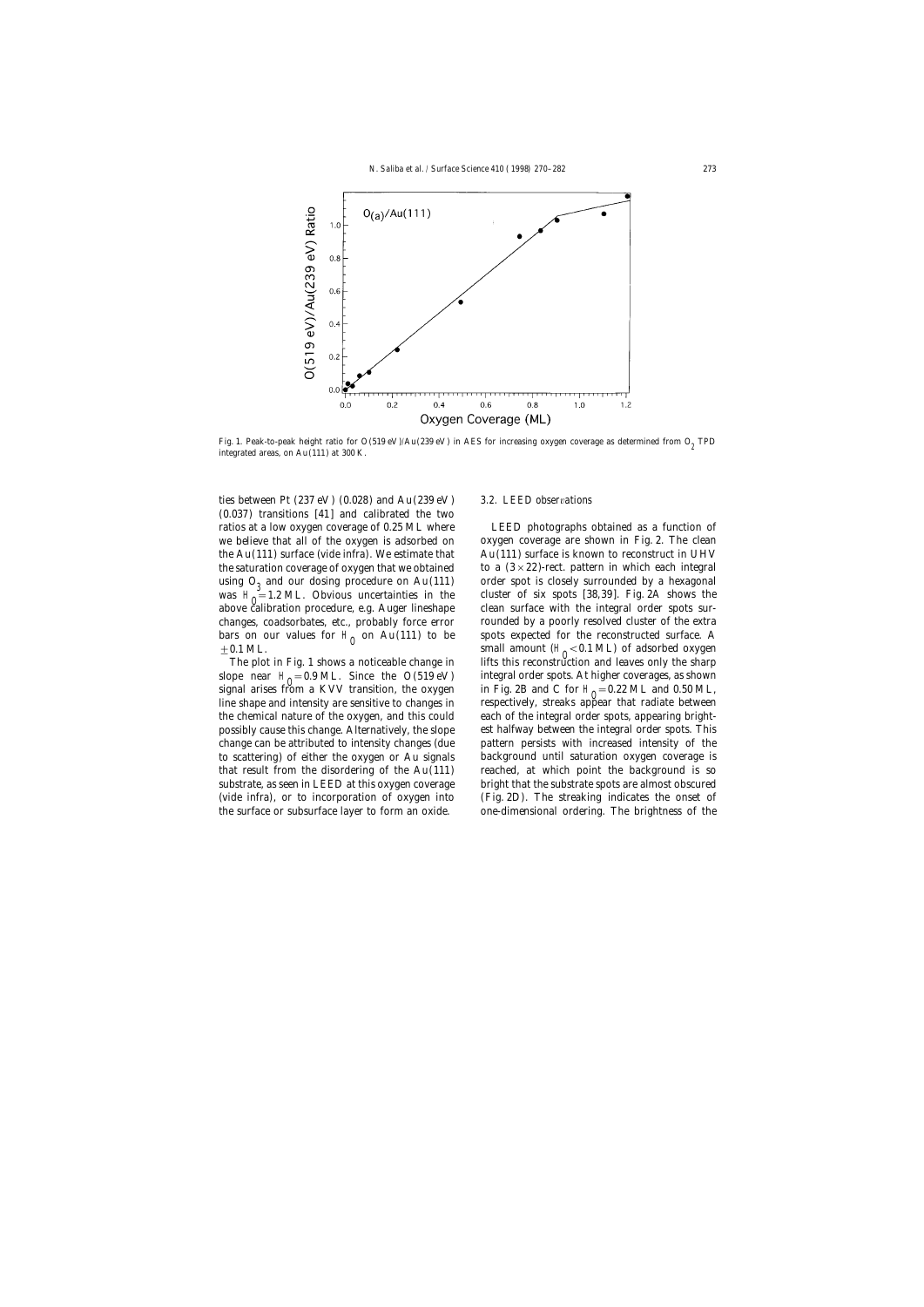

Fig. 2. LEED photographs taken at several oxygen coverages using an incident beam energy of  $\sim 66$  eV. (A) Clean Au(111), (B) 0.22 ML, (C) 0.5 ML and (D) 1.2 ML.

Au(110)-(1 × 2). Using a hot mass spectrometer did not observe a  $(3 \times 3)R30^\circ$  LEED pattern, our filament to produce O atoms, they also saw a large results contradict those reported by Cao et al. [33] increase in background intensity due to a disrup-<br>tion of the long-range order of the surface, but vacuum, and are inconsistent with a  $(3 \times 3)R30^\circ$ 

background at saturation oxygen coverage indi- any coverage or annealing temperature. The cates disordering of the substrate itself with sig- streaking that we observed is consistent with the nificant displacement of the gold atoms. row-like features seen in STM studies of the Our LEED results are quite similar to those  $Au(111)$  surface after high-temperature  $O_2$  expores reported by Sault et al. [27] for oxygen on sures at high pressure [34–36]. However, since we sures at high pressure [34–36]. However, since we vacuum, and are inconsistent with a  $(3\times3)R30^\circ$ did not observe any ordered overlayer patterns at structure ascribed to chemisorbed oxygen [34,35].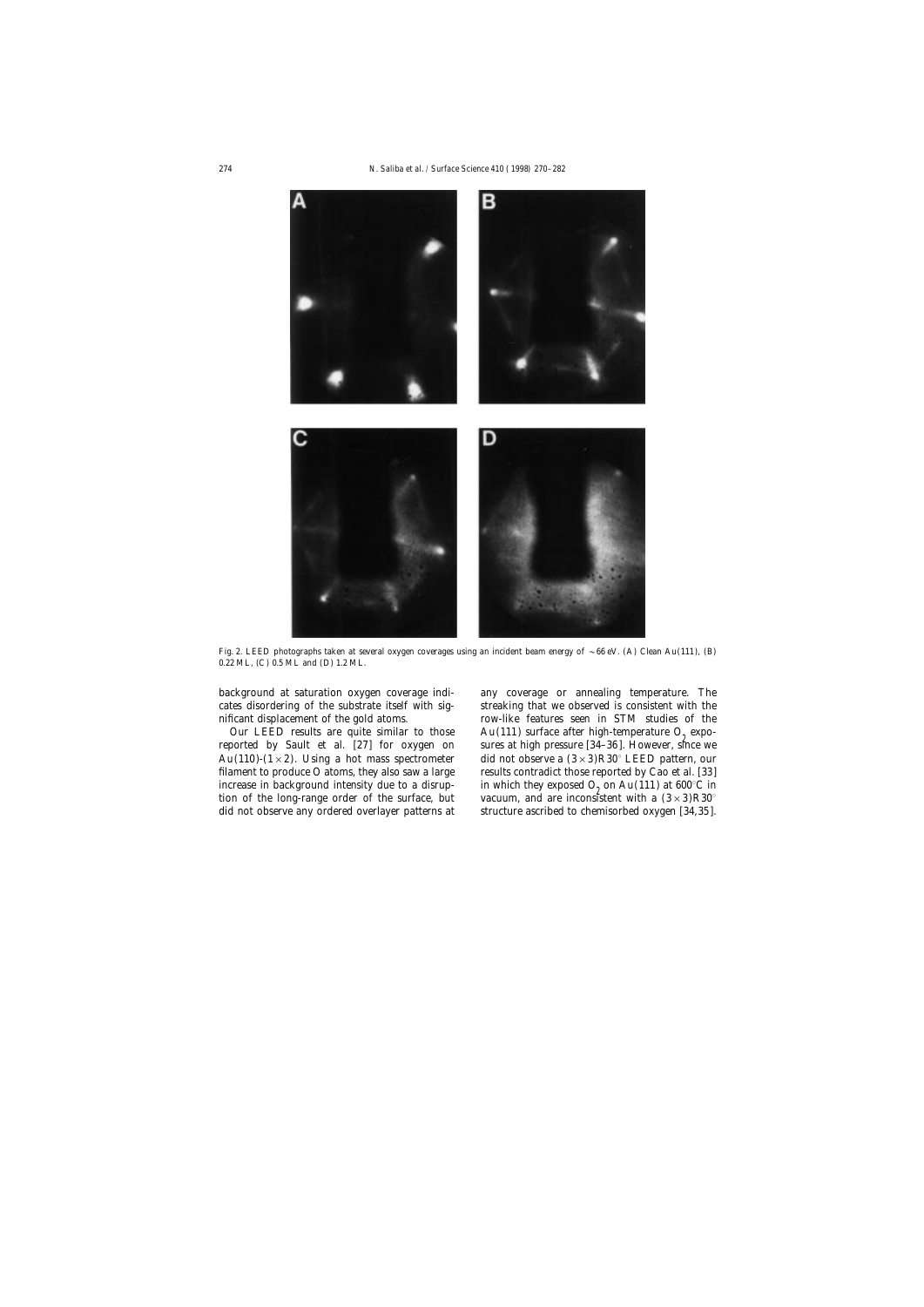a function of oxygen coverage. The sign of Dw m= $(dDw/dH)/3.77 \times 10^{-15}$ , we can determine indicates electron transfer from the gold into an dipole moments per oxygen atom of 0.54*D* for adsorbed oxygen overlayer. The work function change  $(eV)$  with coverage data can be treated by change (eV) with coverage data can be treated by is nearly linear for  $0.1 < H_0 < 1$  ML with m=0.12*D*.<br>a classical model for mobile adsorption: This dipole moment for oxygen is the same as on

$$
Dw = \frac{3.77 \times 10^{-15} Hm}{1 + 9aH3/2},
$$
 (1)

a linear behavior up to an oxygen coverage of 0.75 ML [40]. Why should Au(111) be so *3.4. X-ray photoelectron spectroscopy* different? Alternatively, the data in Fig. 3 for  $H_0 \leq 0.1$  ML may be viewed in terms of a relatively  $H_0 \leq 0.1$  S XPS spectra obtained for oxygen covlarge Dw associated with lifting the reconstruction erages of 0, 0.25, 0.5 and 1.0 ML are shown in

*3.3. Work function measurements* LEED), or possibly due to the population of defect sites, giving a larger value for m at these low Fig. 3 shows the work function change (Dw) as coverages. Since the Helmholtz equation gives  $H_0 < 0.1$  ML. If this is the case, then the Dw curve This dipole moment for oxygen is the same as on Pt(111) where  $m=0.115D[40]$ . It also may be that the "flatness" of the Dw curve in Fig. 3 at the highest coverages, i.e.  $m \approx 0$ , could arise from where H is the surface oxygen coverage factors other than depolarization within the (atoms cm<sup>-2</sup>), m is the dipole moment (*D*), and a adlayer such as the formation of a disordered is the polarizability (cm3) [42, 43]. T

of the clean Au(111) surface (as observed in Fig. 4. With increasing coverage, the O 1s peak



Fig. 3. Work function change Dw measured as a function of oxygen coverage. The solid curve is a fit for the data using Eq. (1).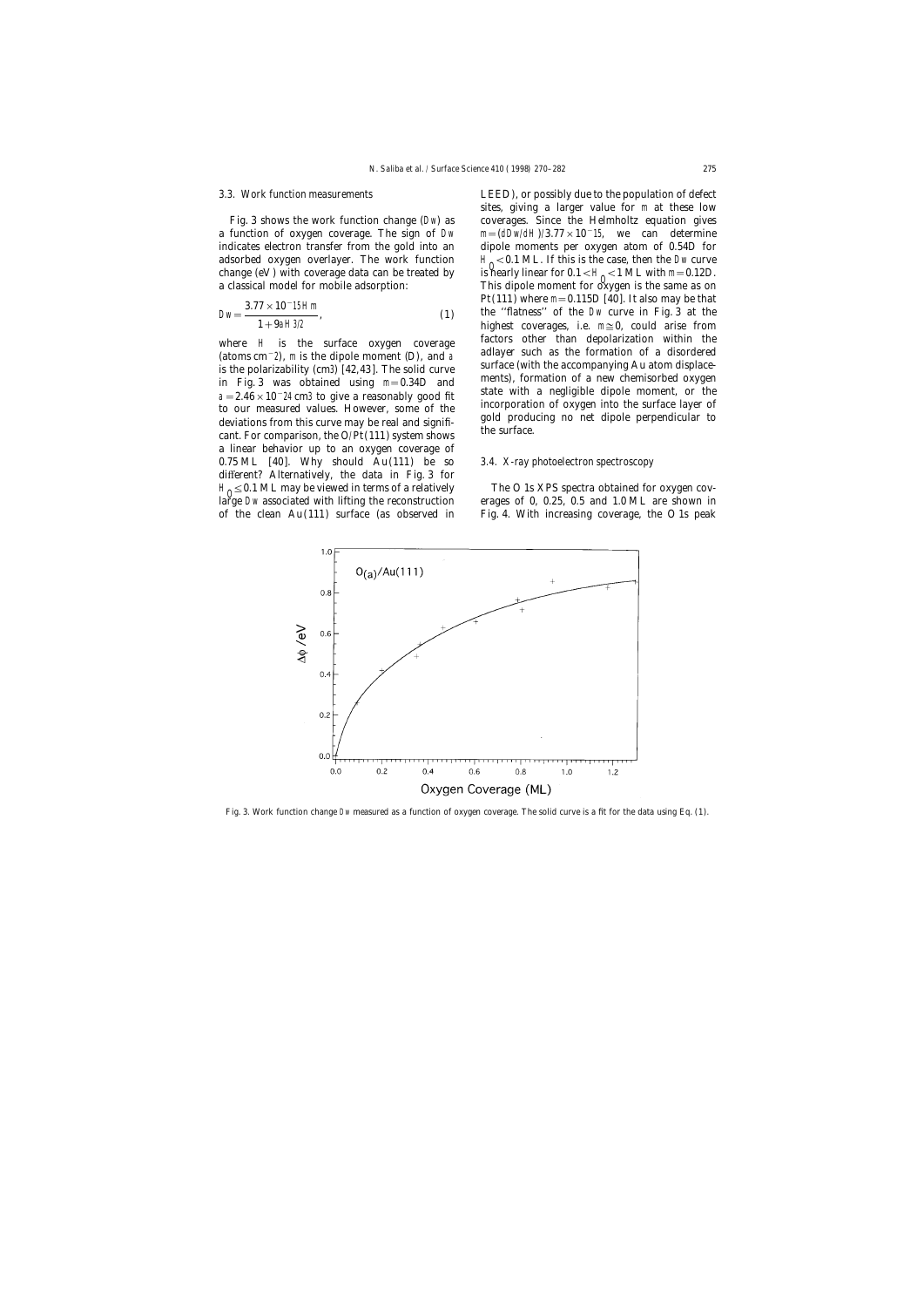

on Au(111) [11], 528.2 eV on Ag(111) [47], 100 cm−1 [53]. 529.8 eV on Pt(111) [48], and 529.0 eV on Pd(111) [46]. Unfortunately, XPS is not so useful in *3.6. Temperature-programmed desorption* making a determination about the formation of chemisorbed O<sub>2</sub> under our conditions, because Exposure of O<sub>3</sub> on Au(111) at 300 K generates  $O_{9(2)}$  on Pt(111) has an O 1s peak at 530.8 eV BE an oxygen adlayer that desorbs to produce the

# *3.5. High-resolution electron energy loss spectroscopy*

Vibrational spectra were obtained using HREELS following the adsorption of 1.2 ML of oxygen. The spectrum (not shown) exhibited two peaks, one at 395 cm−1 and a broader feature near 500 cm−1. Most importantly, no other peaks were observed that would indicate the presence of molecularly adsorbed oxygen.

There is only one previous report of HREELS data for oxygen on gold, but these data indicate that all observed losses were due to  $SiO<sub>0</sub>$  impurities in the gold surface  $[26]$ . Regarding our spectra, we point out that the higher energy loss feature near 500 cm−1 was not as reproducible as the lowfrequency peak, and thus it could be an artifact. The spectra were difficult to obtain in part because of the surface disorder at the higher coverages. However, previous studies on late transition metals have often identified two peaks, but both of these are generally lower than 500 cm−1. For comparison, large coverages of oxygen on Ag(110) cause a peak at 339 cm−1 attributed to chemisorbed oxygen and a peak at 298 cm−1 attributed to Fig. 4. O 1s XPS spectra after ozone exposure on clean Au(111) more highly coordinated oxygen atoms [44].<br>at 300 K. The oxygen coverages were determined by AES. Calculations by Carter and Goddard [51] sug-(Taken from Ref. [29].) gested the presence of two nearly degenerate chemisorbed states of atomic oxygen on  $Ag_2$  clusters, one with the form of an oxyradical anion and the undergoes a small shift from 529.8 to 530.1 eV, other a closed-shell di-s-bonded configuration, and but the full-width-at-half-maximum stays constant they calculated Ag–O stretching frequencies of at about 1.5 eV. 299 cm and 412 cm−1 for the two states, respec-An O 1s peak at 530.1 eV is indicative of an tively. Two peaks at 330 and 403 cm−1 have also ''oxidic'' chemical state for oxygen. Oxygen in an been observed for large oxygen coverages on oxide is characterized by an O 1s binding energy  $Cu(110)$  [52]. Two Ni–O stretching frequencies of 530.1 eV on Au(111) [30], 530.8 eV on Ag(111) were observed in  $p(2\times2)$ -O and  $c(2\times2)$ -O struc-[44], 530.2 eV on Pt(111) [45], and 530.3 eV on tures on Ni(100), and even though both vibrations Pd(111) [46]. Atomically adsorbed oxygen is char-<br>result from oxygen bound in fourfold symmetric acterized by an O 1s binding energy of 529.3 eV hollow sites, they differ in frequency by over

 $O_{2(4)}$  on Pt(111) has an O 1s peak at 530.8 eV BE an oxygen adlayer that desorbs to produce the 2(a) on Pt(111) has an O 1s peak at 530.8 eV BE [49], whereas  $O_{2(2)}$  on Ag(110) has an O 1s peak  $O_2$  TPD spectra shown in Fig. 5. These particular at 529.3 eV BE [50]. spectra were generated by increasing exposures to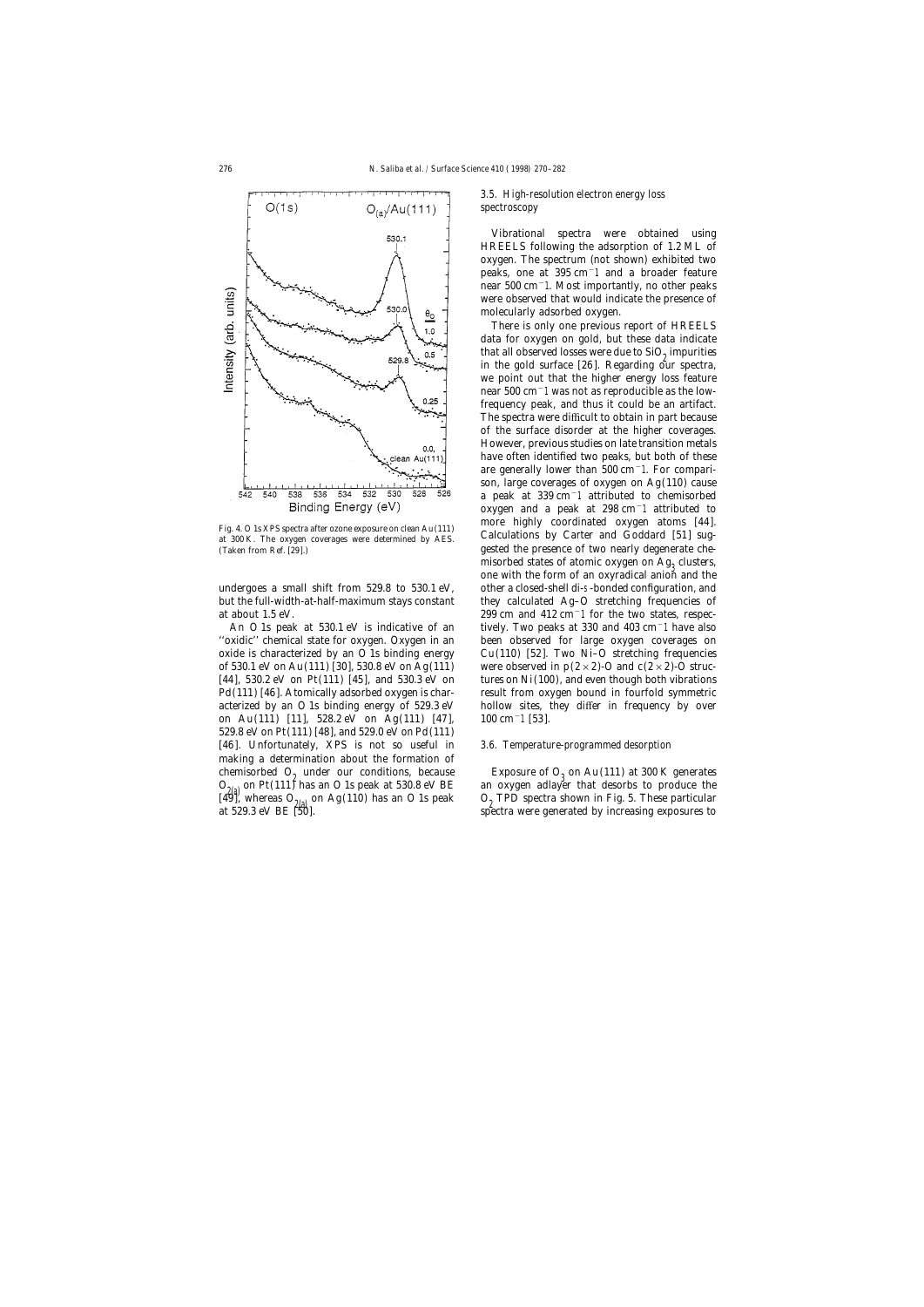

to that of the largest curve for which  $H_0 = 1.2$  ML.

reverse by successively annealing a saturation but the constant peak temperature indicates first-

and this peak shifts to higher temperatures with Ag(111) substrate. increasing coverages. Two of the  $O_2$  TPD spectra  $O_2$  TPD results on Au(111) are different at low coverage ( $H_0$  = 0.06 and 0.10 ML) show from those of Canning et al. [25] on the Au(111) oxygen coverage increases up to  $H_0 = 0.10$  ML, and this can be associated with the relatively large lum sample holder held in contact with the crystal

shift in the  $O<sub>9</sub>$  TPD peak to higher temperatures over this coverage range. The  $O_2$  TPD peak occurs<br>at 550 K by the time  $H = 0.502 M$  and dass not at 550 K by the time  $H_0 = 0.50^{\circ}ML$  and does not shift with further increases in the coverage. The appearance of the peaks at high coverage offers a first hint that  $O<sub>9</sub>$  desorption follows first-order kinetics.

Sault et al. [27] observed similar  $O<sub>9</sub>$  TPD spectra from the Au(110) surface at various  $\overleftarrow{\text{o}}$ xygen coverages. They assigned a region of second-order desorption kinetics at low oxygen coverages and a region of first-order kinetics at higher coverages. In addition, they attributed zero-order kinetics to the highest oxygen coverages, and they saw a shoulder on the low-temperature side of the main desorption peak. The  $O<sub>2</sub>$  TPD peak maximum in their work on  $Au(110)^2$  was at 590 K, or 40 K higher than we observed on Au(111). About 10 K of this difference is due to the difference in heating rates.

In a related system, oxygen desorption from Ag(111) [44] also closely resembles that presented above for  $Au(111)$ . On  $Ag(111)$ , desorption first occurs in a peak at 577 K, two  $O<sub>9</sub>$  TPD peaks are Fig. 5. Oxygen TPD following increasing exposures of ozone<br>on Au(111) at 300 K. The oxygen coverages indicated were<br>determined from the ratio of the integrated area under the peaks<br>to that of the largest curve for which ages, the peak occurs at a constant temperature of 587 K. At high coverages, the leading edges of the  $O_3$ . Identical TPD spectra could be generated in desorption traces overlap as in zero-order kinetics,  $O_3$ . Identical TPD spectra could be generated in displaced by a setting and heat the constant needs temperature ind oxygen coverage to higher temperatures. Similar order kinetics. Using TPD, XPS, LEED, and exposures of  $O_2$  to Au(111) at 300 K resulted in Fuclear Reaction Analysis (NRA) on Ag(111), no detectable  $O_{\rho}^{\circ}$  TPD peak. The oxygen coverages two different atomic states of oxygen were iden-<br>were determined by integration of the TPD peak. third at low coverages [44]. However, a single were determined by integration of the TPD peak tified at low coverages [44]. However, a single areas, with the value for the saturation coverage state predominates at high coverages. This single calibrated by AES (vide supra). oxygen state is attributed to the formation of an In Fig. 5, oxygen desorption occurs initially in  $Ag<sub>2</sub>O(111)$  trilayer that grows on top of the first a peak at 520 K at the lowest oxygen coverage, state with a  $(4 \times 4)$  superstructure relative to the state with a  $(4\times4)$  superstructure relative to the

at low coverage  $(H_0 = 0.06$  and  $0.10$  ML) show from those of Canning et al. [25] on the Au(111) or the August  $\frac{1}{2}$ features above the peak maximum that could surface. They report an  $O_2$  desorption peak maxi-<br>indicate two chemical states of oxygen on the mum at 657 K, which is over 100 K higher than mum at  $657$  K, which is over 100 K higher than surface, with another desorption peak at about we observe. This difference could be due to incor-550 K. The Au(111) reconstruction is lifted as the rect temperature readings in their experiments since their thermocouple was attached to a tanta-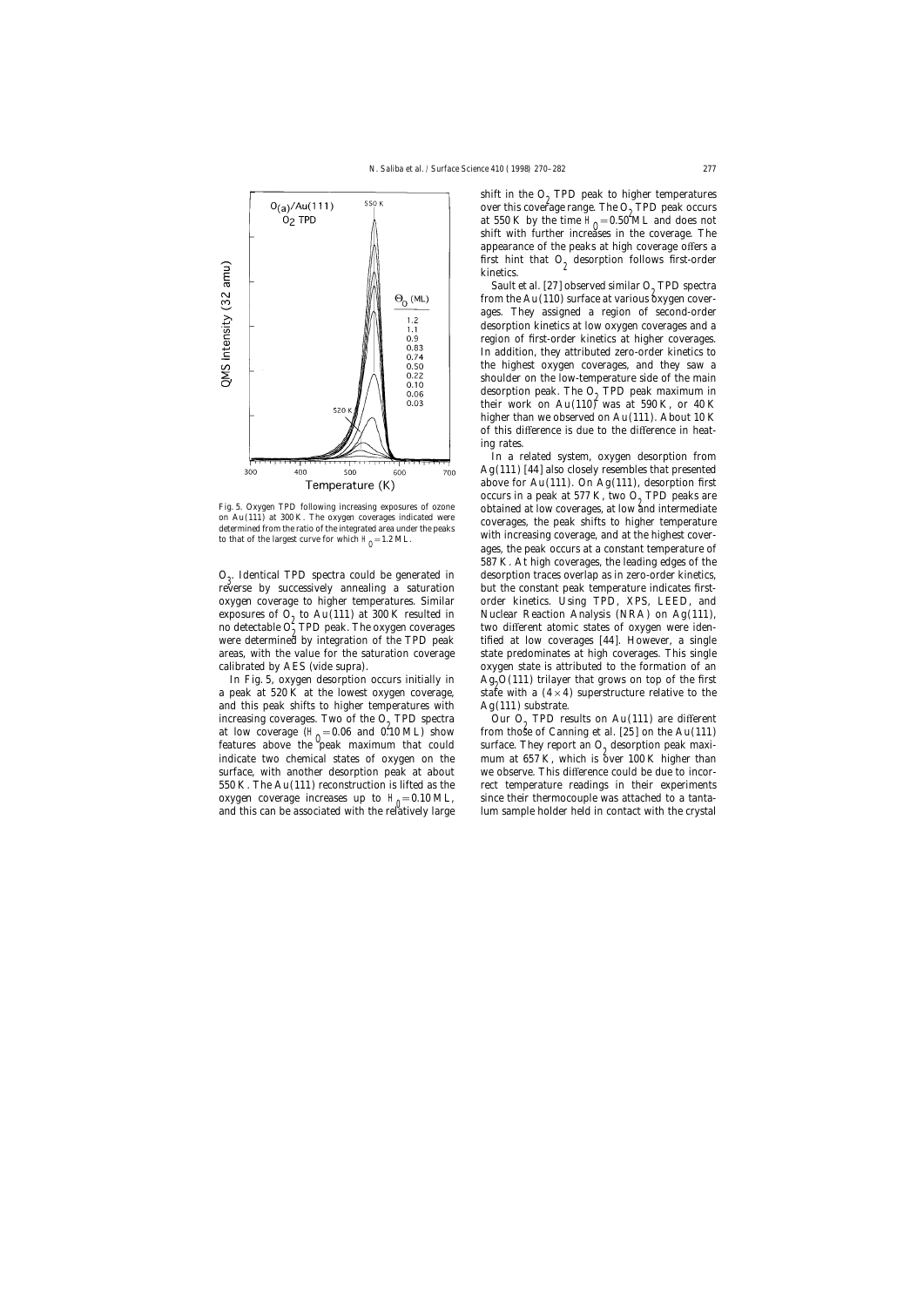(in our experiments, the thermocouple was on the validity of the kinetic parameters obtained mounted directly in the crystal), and their ramp from this method, we have compared computer rate was 21.5 K s−1 (almost three times higher simulations of the desorption rate curves with the than ours), or possibly (but less likely) to the high experimental TPD data. the H<sub>0</sub>O heat of sublimation of 12 kcal mol<sup> $-1$ </sup> was in good agreement with previously reported values for desorption, we made plots of [ln(dH/d*t*)−

tion energies,  $E_d$ , of 31.7–33.6 kcal mol<sup>−1</sup> over the the case H<sub>0</sub><br>full equator white essuming a nucleus proposation to a line up factor for desorption  $n_d$  of  $1 \times 1013 s^{-1}$  and firstorder kinetics. We have employed two different reaction order  $[40,58]$ , involving plotting the slope of the plot gives  $E<sub>d</sub>$ . Secondly, as a check

degree of surface disorder reported by Canning The TPD spectra at high coverages in Fig. 5 et al. [25]. The calibration of our Au(111) crystal have an appearance that is indicative of first-order temperature was checked by performing thermal kinetics even though the recombination of O desorption of a water multilayer. We found that adatoms to form  $O<sub>o</sub>$  is expected to be a second-order process. In order to determine the reaction order for Ni [54], Ir [55], and Pt [56]. *n* ln(H)] versus (1/*T*) for each of the spectra shown Redhead analysis [57] gives desorption activa- in Fig. 5. Fig. 6 shows one example of a plot for the case  $H_0 = 0.22$  ML. As can be seen, the best fit full coverage range assuming a pre-exponential to a line was obtained when *n* was chosen to be 1. Also, the other choices of *n* gave the predicted curves [58] for incorrect choices of the reaction analysis methods in order to obtain better esti- order. The intercept of the line shown in Fig. 6 mates for the kinetic parameters describing the gives a value of  $2.7 \times 1011$  s<sup>−1</sup> for the pre-exponen- $O_2$  desorption process. First, we used an analysis tial factor for desorption, and the slope gives a method that allowed for the determination of the value of  $E_1 = 28.6$  kcal mol<sup>-</sup>1. For H<sub>0</sub> = 0.03 ML, method that allowed for the determination of the value of  $E_1 = 28.6$  kcal mol<sup>−1</sup>. For H<sub>0</sub> = 0.03 ML,  $d=5.5\times1011 \text{ s}^{-1}$  and  $E<sub>d</sub>=23.2$  kcal mol<sup>-1</sup>. The [ln(dH/d*t*)−*n* ln(H)] versus (1/*T*) for the entire plots obtained in this manner for higher coverages temperature range of the desorption data. This are also best described with  $n=1$ , but show some plot is only linear for the correct choice of *n*, and curvature. In each case, these plots have a linear . Secondly, as a check region with a lower slope  $(n_d = 8.2 \times 109 - 1)$ 



Fig. 6. Oxygen TPD curves for  $H_0 = 0.22$  ML plotted using the method of Parker et al. [58]. Plots for several choices of *n*, the desorption kinetic order, are shown, and only the data for *n*=1 can be described well by a line in the region of *T* p .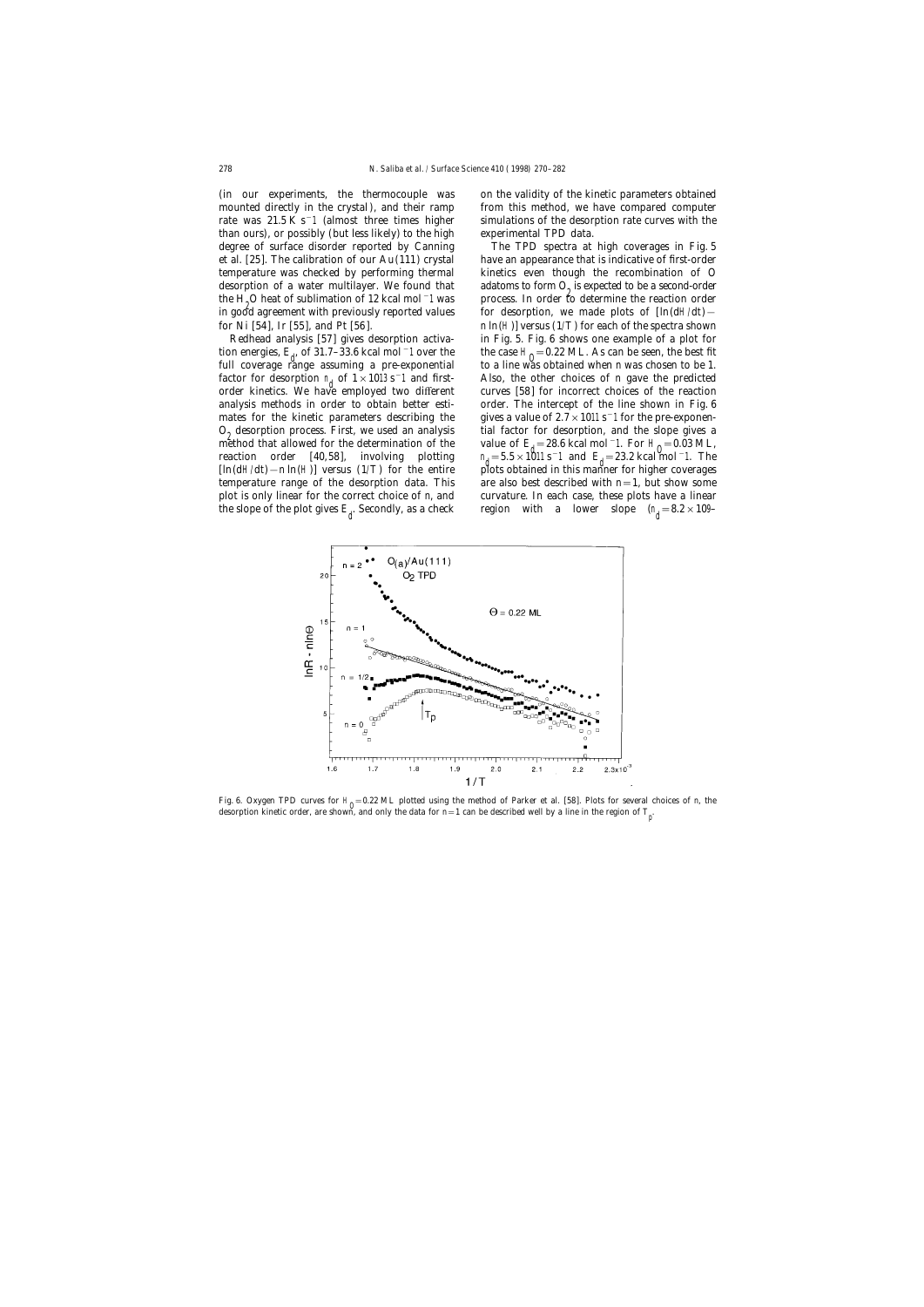$10 \times 1010 \text{ s}^{-1}$  and  $E_1 = 23-25 \text{ kcal mol}^{-1}$  for  $E_1$ <br> $E_2 = 23-25 \text{ kcal mol}^{-1}$ with a higher slope with values of  $n_a = 7.8 \times$  $H_0 = 0.03 \text{ ML}$  and 28.6 kcal mol−1 at  $H_0$ <br>0.92 ML E than shows a year slight increase 0.22 ML. *E*<sub>d</sub> then shows a very slight increase to analysis above are quite reasonable.<br>30 kcal mol<sup>d\_</sup>1 near saturation coverages. The cur- One noticeable feature of Fig. 7 is the poor fit

sured spectra in Fig. 7. The simulations used a Polanyi-Wigner desorption rate equation using a coverage-dependent activation energy of the form



Fig. 7. Computer simulation (solid curve) of the TPD data <br>(points) in Fig. 5. This simulation used a Polanyi–Wigner form  $2D(Au-O) = D(O-O) + D H<sub>2</sub>$ . (2) of the desorption rate equation with first-order kinetics, a value of 5.5 × 1011 s<sup>-1</sup> for the pre-exponential factor, and a coverage-<br>  $\frac{1}{2}$  The bond strength in dioxygen is  $D(O-O)$  = (kcal mol<sup>-1</sup>), with H<sub>Omax</sub>=1.2 ML. d mol−1, *D*(Au–O)≤74.5 kcal mol<sup>-1</sup>. A much

 $E_{\rm d}$  = 30 + 0.75(H<sub>O</sub>/H<sub>m</sub>ax), where Hmax = 1.2, with a constant pre-exponential factor of 5.5 × 1011 s<sup>-</sup>1. H<sub>0</sub> > 0.5 ML and *T* > 520 K, and another region constant pre-exponential factor of 5.5 × 1011 s<sup>−1</sup>.<br>Untuke a higher clane with values of n 7.8 v and The small linear exuments dependence was neces  $1010-3.8 \times 1011 \text{ s}^{-1}$  and  $E_1 = 26.7-30 \text{ kcal mol}^{-1}$ . Sary to produce peaks with the best fit for the distribution since a special momentum of the distribution of the distribution of the distribution of the distribution The small linear coverage dependence was neces-In summary, we find that  $E_d$  increases with cover-<br> $E_d^d = 22.2$  keel mel <sup>-1</sup> at the superimental data and shaws that the values age. At low coverages,  $E_1^* = 23.2$  kcal mol<sup>-</sup>1 at to the experimental data and shows that the values derived from our data for the kinetic parameters derived from our data

vature of some of the plots indicates that at high of the simulations to the leading edge of the coverages, there is a second oxygen state that desorption curves. The measured desorption rate desorbs with a lower  $E$ <sub>i</sub> of 23–25 kcal mol<sup>-1</sup>. is much higher than that predicted by the simula-<br>Simulations of the TPD spectra for tions, consistent with a lower value for  $E$ <sub>1</sub> at the tions, consistent with a lower value for  $E_d$  at the highest coverages (lowest temperatures) for each  $H_0 = 0-1.2$  ML are directly compared to the mea-<br>and apactra in Fig. 7. The simulations used a set the summa for U.S.O.E.ML. No shairse of a of the curves for  $H_0 \geq 0.5$  ML. No choices of a single coverage-dependent activation energy or wide-ranging values of  $n<sub>d</sub>$  could give a fit over this leading edge region as well as the main peak. We are forced to conclude that another desorption state is present that has a lower  $E_i$  of 23–25 kcal mol−1 at high coverages, but that this state is not resolved from the main peak in our experiments. This is consistent with the curvature and slopes observed in the plots like that in Fig. 6. As pointed out above, Sault et al. [27] observed a shoulder on the low-temperature side of the main  $O<sub>0</sub>$  desorption peak on Au(110), and so a small energy change in the two peaks could cause them to desorb more nearly at the same temperature.

> From the value for  $E_d$  obtained from the TPD analysis, we now estimate the O–Au bond strength. In the simplest interpretation, the measured value of 30 kcal mol<sup>−1</sup> at  $H_0$ =1.2 ML reflects the acti-<br>vation aperay for desegntion from the dissociative vation energy for desorption from the dissociative adsorbed state, which is the sum of the adsorption energy or enthalpy, D*H* , of dissociative adsorption of  $O_2$  on Au(111), and the activation barrier to<br>discoviring adoption of  $O_1$  F. We know that dissociative adsorption of  $O_2$ ,  $E_a$ . We know that  $O<sub>9</sub>$  adsorption is activated since the surface cannot be populated with O adatoms from exposure in UHV to O<sub>2</sub>. Since  $E_1 = E_1 + D_2$ , 30 kcal mol<sup>-1</sup> is an upper limit for  $\mathcal{D}H^{\alpha}$  since  $E > 0$ . The bond dissociation energy of  $D^{\dagger}$ (Au–O) is given by:

$$
2D(Au-O) = D(O-O) + DHa.
$$
 (2)

119 kcal mol−1, and so since D*H* dependent activation energy of  $E_d = 30 + 0.75 \times (H_0/H_{\text{max}})$  119 kcal mol<sup>-1</sup>, and so since  $DH \leq 30$  kcal<br>(below) =1,  $D(A)$  on  $C \leq 74.5$  keal mol<sup>-1</sup>,  $\frac{3}{4}$  much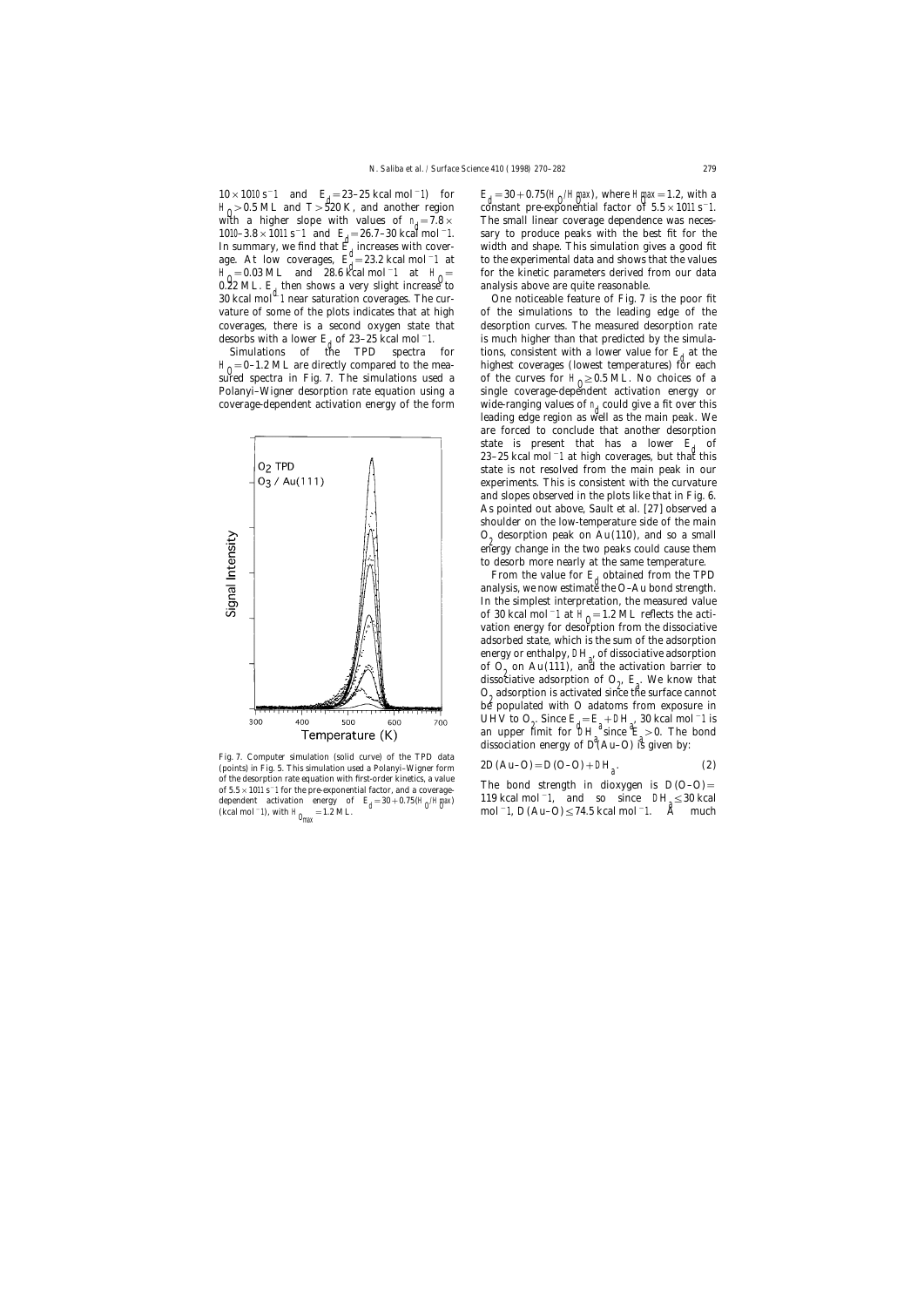better estimate for the true value of the Au-O bond strength can be made by utilizing reports in value for DH that is 7 kcal mol<sup>-1</sup> (endothermic) the literature to estimate a value for  $F$ . For and thus  $D(A_0^d, D)$ ,  $56 \text{ kcal mol}^{-1}$ . This estimate the literature to estimate a value for  $E<sub>c</sub>$ . For example, the data of Ref. [27], in which no oxygen can be compared to  $D(Au-Cl) = 54$  kcal mol<sup>-1</sup> adsorption occurred on Au(110)-(1 × 2) for expo- [60],  $D(Ag-O)=80$  kcal mol<sup>−1</sup> on Ag(111) [47], sures at  $P_0 = 1400$  Torr for 10 min on Au(111)  $D(Pt-O) = 85$  kcal mol<sup>-</sup>1 in the limit of zero cov-<br>at 900 K  $^0$  <sup>2</sup> eads to an estimation of  $E \ge$  erage on Pt(111) [39], and an estimate of at 900 K <sup>2</sup> deads to an estimation of *E*<sub>2</sub><br>az keel mel 1 by essuming a detection sensitive 37 kcal mol<sup>−1</sup> by assuming a detection sensitivity  $D(Pt-O) \sim 65$  kcal mol<sup>−1</sup> for H<sub>a</sub>=0.75 ML on of 0.01 ML and a precursor-mediated dissociation  $Pf(111)$  [40]. Fig. 8 shows our best estimates for mechanism in which a preequilibrium is established a potential energy diagram for oxygen adsorption with molecularly adsorbed  $O_2$  having an adsorp- on Au(111). This diagram shows gaseous,<br>tion energy of 5 kcal mol<sup>-1</sup> (the barrier for dissoci- adsorbed and oxidic states of oxygen that are ation from this state is calculated to be useful for discussing the oxygen/Au interaction.  $\geq$ 42 kcal mol−1). The value of 5 kcal mol−1 in We show the heat of formation of Au<sub>2</sub>O<sub>3</sub>(s) as a<br>this selection was estimated from the observation as worsk indicator of the energy is a contribution this calculation was estimated from the observation rough indicator of the energetics of oxidic species that no molecular  $O_2$  desorption peak has been that may be formed. The adsorption energy of observed above 100 K (and assuming that no physisorbed and chemisorbed  $O_2$  is taken to be substantial barrier exists between the physisorbed and chemisorbed molecular state  $E_1 \approx 3$  kcal<br>mol<sup>-1</sup> [47]). One can consider the adsorption  $\text{mol}^{-1}$  [47]). One can consider the adsorption is on Ag(111) [47].  $E_2$  is the barrier for dissocienergy for chemisorbed O<sub>2</sub> on Ag(111) as an ation from an accommodated chemisorbed O<sub>2</sub> upper limit at 9.2 kcal mol<sup>−1</sup> [47] and physisorbed species.  $O_2$  on Ag(111) as a lower limit at 3 kcal mol<sup>-1</sup> The first-order kinetics of the  $O_2$  desorption [47]. Another, but less reliable, value of peaks from Au(111) is not easily explained. [47]. Another, but less reliable, value of  $E \sim 15$  kcal mol<sup>-1</sup> can also be estimated by utiliza ing data for oxygen adsorption on (Ag–Au)/ species is generally found to occur with seconda-Al<sub>2</sub>O<sub>3</sub> catalysts [59] and extrapolating their *E*<br>curve for verying Ay composition to the limit of curve for varying Au composition to the limit of

pure Au. A value of  $E_z = 37$  kcal mol<sup>-1</sup> gives a and thus  $D(A<sup>d</sup>u–O) \sim 56$  kcal mol<sup>−1</sup>. This estimate erage on  $Pt(111)$  [39], and an estimate of adsorbed and oxidic states of oxygen that are physisorbed and chemisorbed  $O_2$  is taken to be 3 kcal mol<sup>-1</sup>, and the barrier between physisorbed  $\approx$ 3 kcal and chemisorbed O<sub>2</sub> is taken to be 3 kcal mol<sup>−1</sup>,

> Molecular desorption of atomically adsorbed order kinetics. Our results indicate that the recombination of atomic oxygen is not the rate-limiting



### **Adsorbate-Surface Distance**

Fig. 8. Schematic potential energy diagram of the oxygen interaction with Au(111). Values for the heats of formation of gaseous, adsorbed and oxidic species are indicated by solid bars.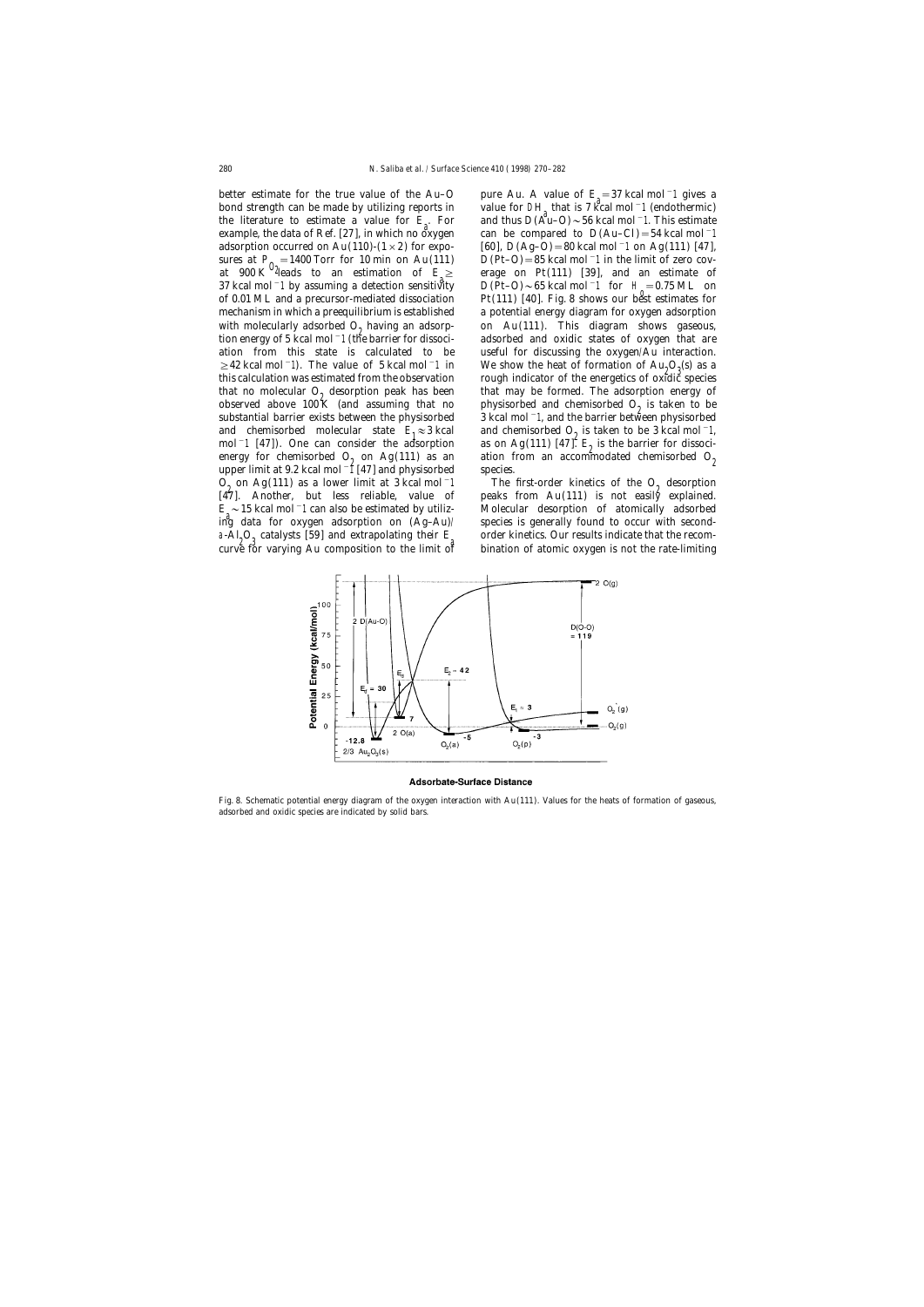step in the desorption process, and so this compli-<br>Au(111) surface to  $600 \text{ K}$  due to the thermal cates the analysis and energetics discussed above. <br>We propose that the rate-limiting step for desorp-<br> $O_0$  desorption, and this process is probably rate-We propose that the rate-limiting step for desorp-<br>tion is the conversion of an oxidic oxygen species limited by conversion of oxidic oxygen to chemito chemisorbed oxygen, and this explanation is sorbed atomic oxygen. Analysis of the TPD data consistent with recent XPS studies of UV/ozone indicates a rapidly increasing  $O_2$  desorption activa-<br>oxidation of Au [30]. In Fig. 8, the formation tion energy from 23.2 to 28.6 kcal mol<sup>-1</sup> at low oxidation of Au [30]. In Fig. 8, the formation energy of Au<sub>2</sub>O<sub>3</sub> is only slightly exothermic, and coverages, followed by a very slightly increasing<br>the conclusion that a kinetic barrier of activation energy up to 30 kcal mol−1 near satura-30 kcal mol−1 for conversion of the oxide to tion coverage. From our TPD data and a reasonadsorbed oxygen is larger than the barrier for able estimate for the activation barrier to  $O_2$  conversion of O adatoms to chemisorbed  $O_2$  is dissociative adsorption, we estimate an upper limit plausible. Since the Au plausible. Since the Au surface is highly disordertied at high coverages, it is also possible that the ratelimiting step for  $O_2$  desorption involves the displacement of a gold atom leading to first-order **Acknowledgements** kinetics [61] rather than oxide conversion. If a surface "compound" (Au<sub>2</sub>O<sub>3</sub>

# **4. Summary**

Moderate exposures of ozone to the Au(111) % surface at room temperature under UHV condi-  $\begin{array}{l} \text{[1] B. Hammer, J.K. Norskov, Nature 376 (1995) 238.} \\ \text{tions} \text{ generate } \text{oxygen} \text{ concentrations up to} \\ \text{1.2 ML. No molecularly adsorbed O} \text{g state was} \\ \text{detected by HREELS, but XPS was not definitive} \\ \text{[3] M. Haruta, T. Kobayashi, H. Sano, N. Yamada, Chem.} \\ \text{[4] M. Haruta, T. Kobayashi, S. Iijima, F. Delannay, in: Pro$ for identification of oxidic species in addition to ceedings of the Ninth International Congress on Catalysis, chemisorbed oxygen adatoms. Incorporation of vol. 3, 1988, p. 1206. chemisorbed oxygen adatoms. Incorporation of vol. 3, 1988, p. 1206.<br>
oxygen to form a surface oxide at high coverages [5] M. Haruta,, H. Kageyama, N. Kamijo, T. Kobayashi, oxygen to form a surface oxide at high coverages<br>is indicated by several results. No ordered superlat-<br>is indicated by several results. No ordered superlat-<br>indicated by several results. No ordered superlat-<br>indicated by s disordering of the Au(111) substrate occured at Nakahara, Chem. Express 3 (1988) 159. higher coverages. A Dw value of  $+0.76$  eV and a [7] M. Haruta, N. Yamada, T. Kobayashi, S. Iijima, J. Catal.<br>dinals moment of 0.12 D for express an Ay (111) [1989] 301. dipole moment of 0.12*D* for oxygen on Au (111)  $[8]$  S. Tsubota, N. Yamada, M. Haruta, T. Kobayashi, Y. at H<sub>0</sub> = 0.75 ML are about the same as those for Nakahara, Chem. Express 5 (1990) 349. atomic oxygen on  $Pt(111)$ . A clean surface can at  $H_0 = 0.75$  ML are about the same as those for<br>atomic oxygen on Pt(111). A clean surface can [9] S. Tsubota, M. Haruta, T. Kobayashi, A. Ueda, Y. be regenerated by heating the oxygen-covered Nakahara, in: G. Poncelet, P.A. Jacobs, P. Grange, B.

limited by conversion of oxidic oxygen to chemi-

surface "compound"  $(Au_2O_4)$  is formed, we could<br>also be simply observing a first-order decomposi-<br>tion step. Finally,  $O_2$  desorption might be<br>the step. Finally,  $O_2$  desorption might be<br>the step. Finally,  $O_2$  desor

## **References**

- 
- 
- 
- 
- 
- 
- 
- 
-